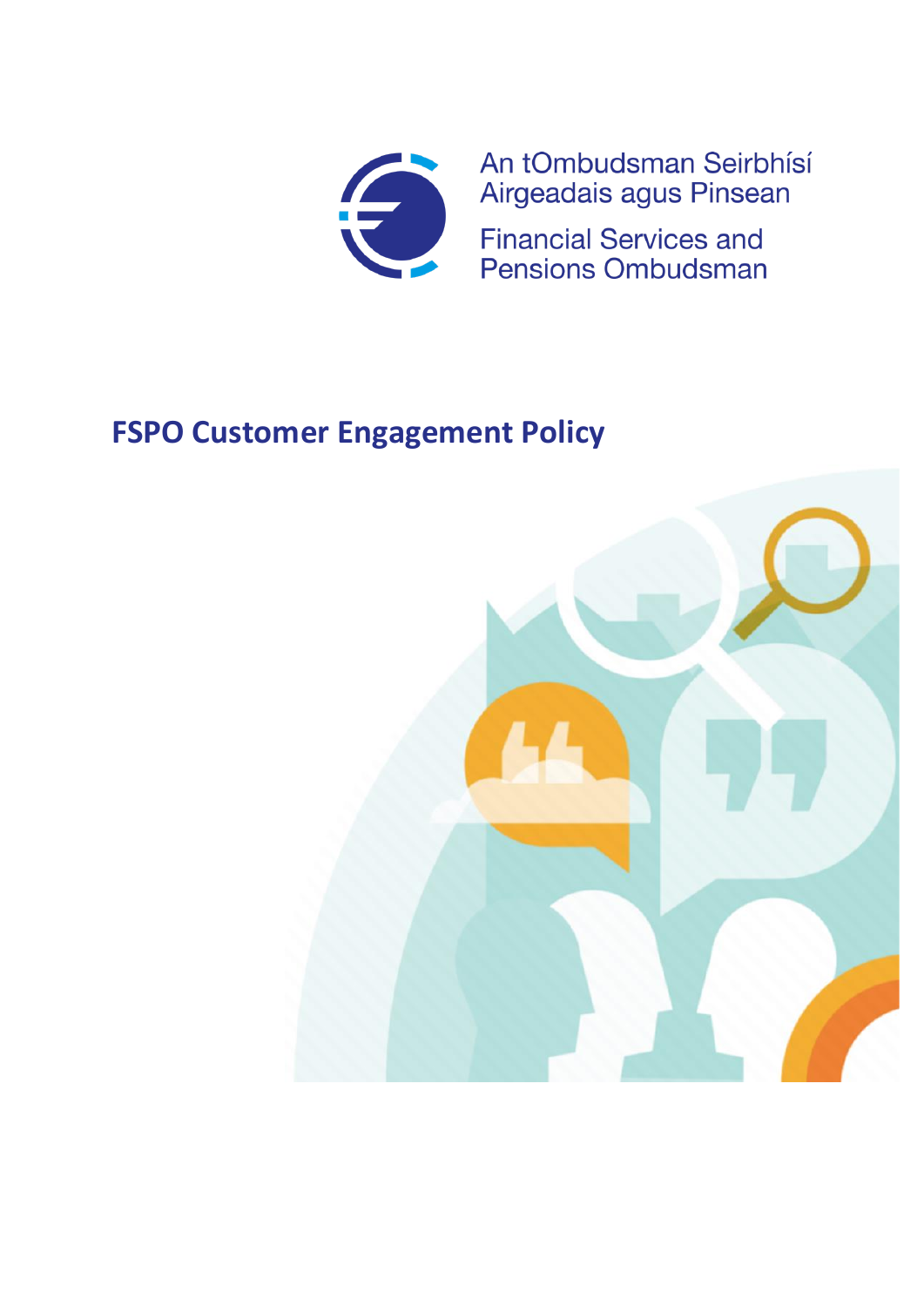# **Contents**

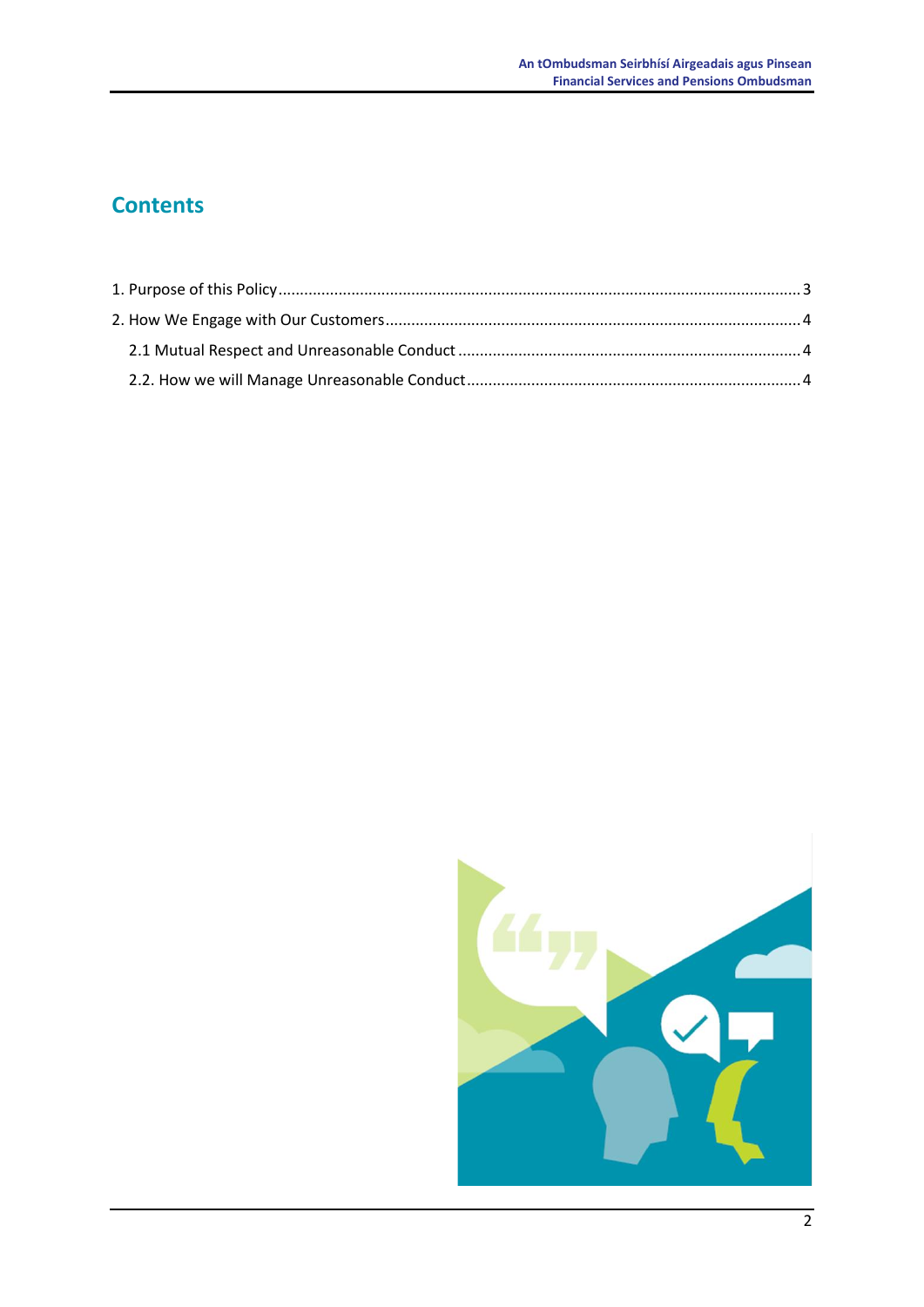## <span id="page-2-0"></span>**1. Purpose of this Policy**

The Financial Services and Pensions Ombudsman (FSPO) is an independent, fair, and impartial service that helps resolve complaints with pension providers and regulated financial services providers.

This policy sets out how the FSPO will engage with our customers and other stakeholders. It should be read in conjunction with the [FSPO Customer Charter,](https://www.fspo.ie/about-us/charter.asp) which outlines the standard of service and behaviour that should underpin our interactions with all customers, and expresses our aim to foster an environment of mutual respect between team members in the FSPO and those we serve.

Information on the FSPO's role and governing legislation can be found at: **[www.fspo.ie](http://www.fspo.ie/)**.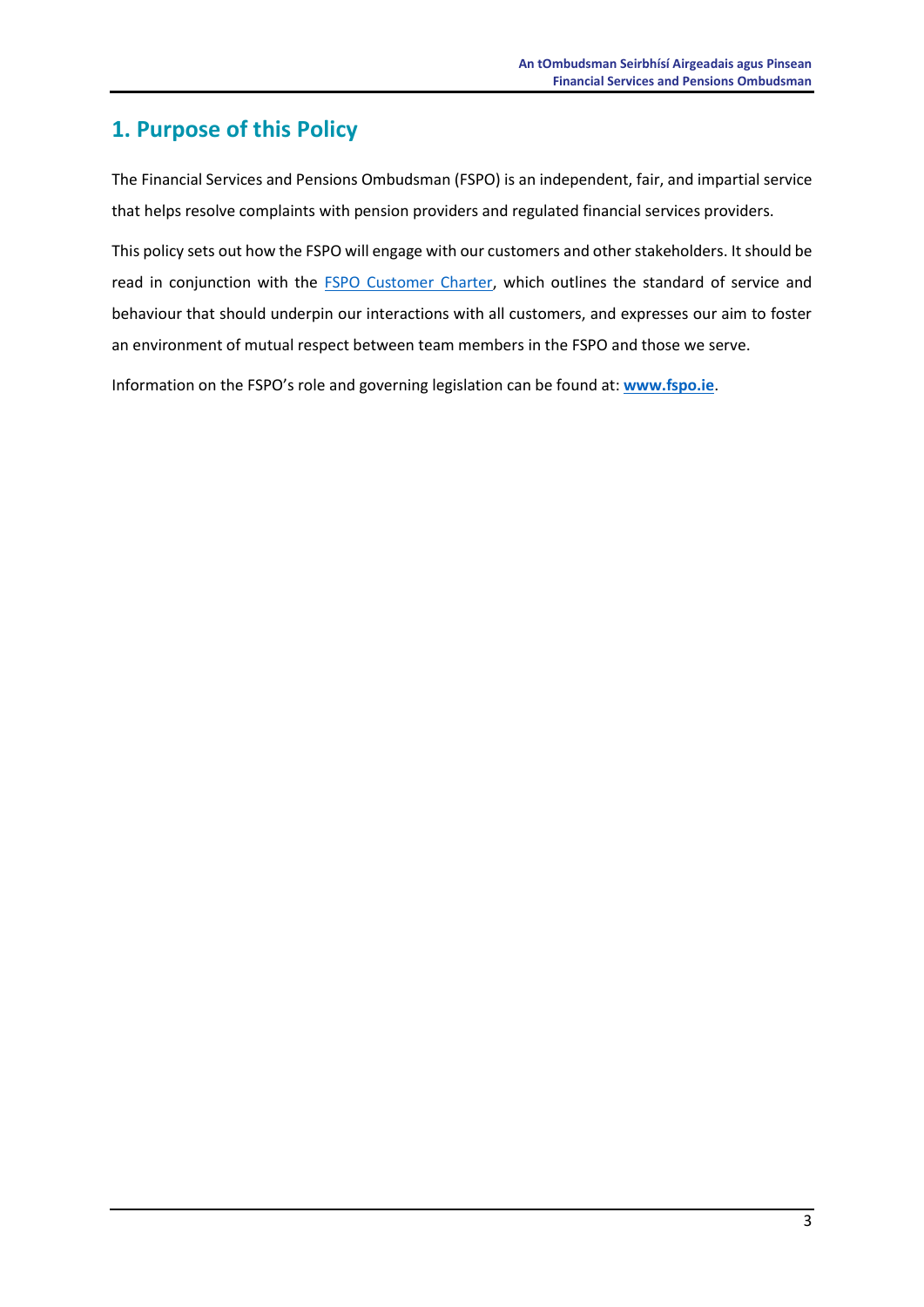## <span id="page-3-0"></span>**2. How We Engage with Our Customers**

We understand that in times of trouble or stress, people may act out of character. There may have been upsetting or distressing circumstances leading up to your communication with the FSPO. We do not view behaviours as unacceptable or unreasonable just because someone is forceful or determined. We do believe that people have the right to be heard, understood and respected. However, we also consider that our team members have the same rights. We have developed this policy to set out how we will engage with our customers.

### <span id="page-3-1"></span>**2.1 Mutual Respect and Unreasonable Conduct**

In communicating with you, we require our team members to listen to you, respond to your concerns and treat you fairly and with respect. We also require them to be professional and courteous. However, this does not mean that we expect our steam members to tolerate behaviour by any customer that is abusive, offensive, threatening or, due to the frequency of contact, takes up a disproportionate amount of time and resources.

The types of behaviour which we see as unreasonable conduct includes:

- Unreasonable behaviour including threats of violence, abuse of FSPO team members, rude, offensive or aggressive conduct;
- Unreasonable persistence;
- Unreasonable demands;
- Unreasonable lack of co-operation;
- Unwillingness to comply with FSPO procedures.

#### <span id="page-3-2"></span>**2.2. How we will Manage Unreasonable Conduct**

When we consider that a customer's behaviour is unreasonable we will tell them why we find their behaviour unreasonable and we will ask them to change it. Where it might be of assistance, we will consider possible adjustments to our service which may help the customer to avoid unreasonable behaviour in the future.

FSPO team members who directly experience unreasonable behaviour may deal with the behaviour at the time of the incident in a manner they consider appropriate and in line with this policy and this